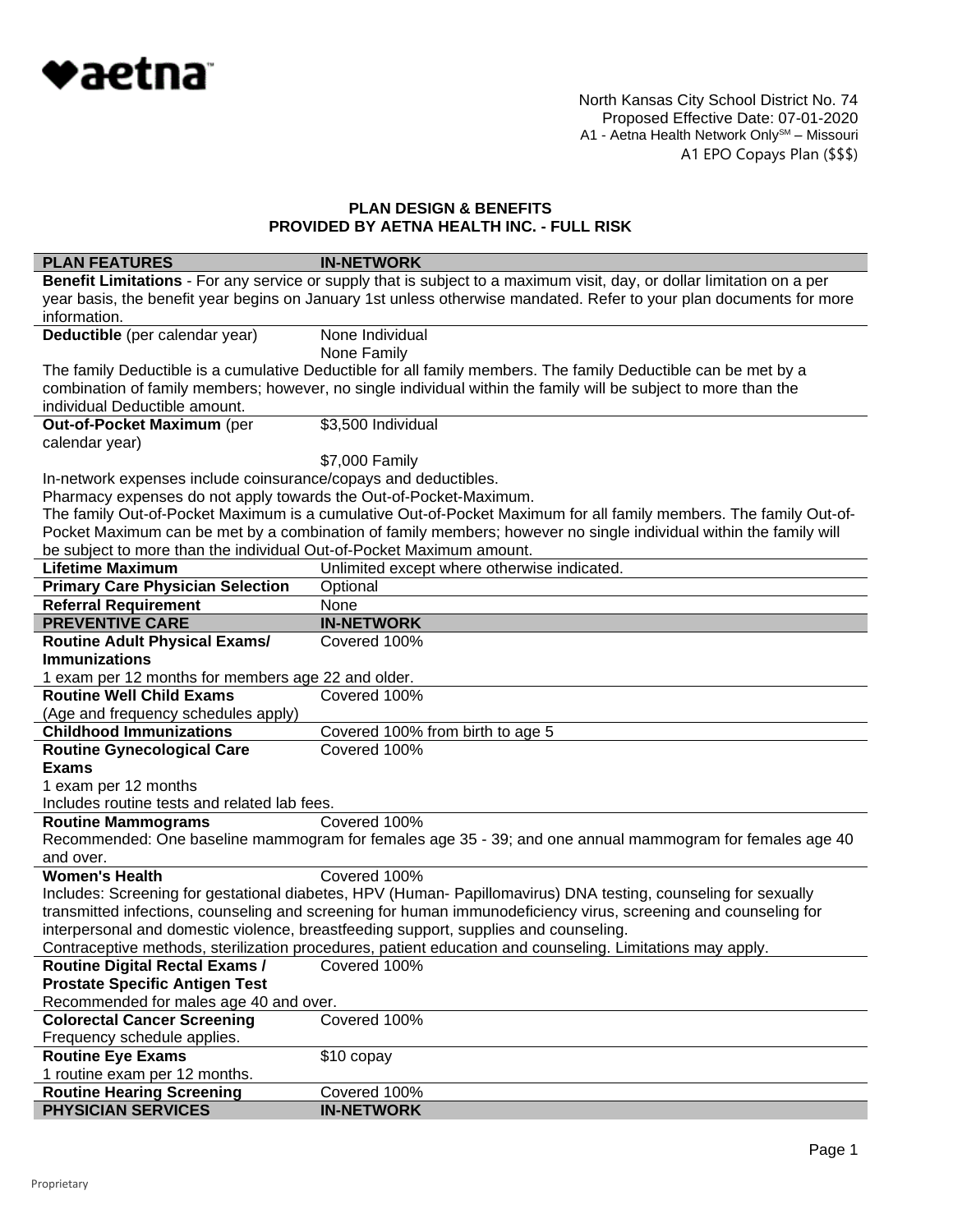

North Kansas City School District No. 74 Proposed Effective Date: 07-01-2020 A1 - Aetna Health Network Only<sup>sm</sup> – Missouri A1 EPO Copays Plan (\$\$\$)

| <b>Office Visits to member's selected</b><br><b>Primary Care Physician</b> | \$40 office visit copay                                                                                               |
|----------------------------------------------------------------------------|-----------------------------------------------------------------------------------------------------------------------|
|                                                                            |                                                                                                                       |
| <b>Specialist Office Visits</b>                                            | \$80 copay                                                                                                            |
|                                                                            | Includes services of an internist, general physician, family practitioner or pediatrician if the physician is not the |
| member's selected PCP.                                                     |                                                                                                                       |
| <b>Pre-Natal Maternity</b>                                                 | Covered 100%                                                                                                          |
| <b>Walk-in Clinics</b>                                                     | \$40 copay                                                                                                            |
|                                                                            | Walk-in Clinics are free-standing health care facilities that (a) may be located in or with a pharmacy, drug store,   |
|                                                                            | supermarket or other retail store; and (b) provide limited medical care and services on a scheduled or unscheduled    |
|                                                                            | basis. Urgent care centers, emergency rooms, the outpatient department of a hospital, ambulatory surgical centers,    |
| and physician offices are not considered to be Walk-in Clinics.            |                                                                                                                       |
| <b>Allergy Testing</b>                                                     | Your cost sharing is based on the type of service and where it is performed                                           |
| <b>Allergy Injections</b>                                                  | Your cost sharing is based on the type of service and where it is performed.                                          |
|                                                                            | Covered 100% when an office visit charge is not applicable.                                                           |
| <b>Hearing Exams</b>                                                       | Your cost sharing is based on the type of service and where it is performed                                           |
| <b>DIAGNOSTIC PROCEDURES</b>                                               | <b>IN-NETWORK</b>                                                                                                     |
| <b>Diagnostic Laboratory</b>                                               | Covered 100%                                                                                                          |
|                                                                            | If performed as a part of a physician office visit and billed by the physician, expenses are covered subject to the   |
| applicable physician's office visit member cost sharing.                   |                                                                                                                       |
| <b>Diagnostic X-ray</b>                                                    | Covered 100%                                                                                                          |
|                                                                            | If performed as a part of a physician office visit and billed by the physician, expenses are covered subject to the   |
| applicable physician's office visit member cost sharing.                   |                                                                                                                       |
| <b>Diagnostic X-ray for Complex</b>                                        | \$75 copay                                                                                                            |
| <b>Imaging Services</b>                                                    |                                                                                                                       |
|                                                                            | If performed as a part of a physician office visit and billed by the physician, expenses are covered subject to the   |
| applicable physician's office visit member cost sharing.                   |                                                                                                                       |
| <b>EMERGENCY MEDICAL CARE</b>                                              | <b>IN-NETWORK</b>                                                                                                     |
| <b>Urgent Care Provider</b>                                                | \$80 copay                                                                                                            |
| <b>Non-Urgent Use of Urgent Care</b>                                       | Not Covered                                                                                                           |
| <b>Provider</b>                                                            |                                                                                                                       |
| <b>Emergency Room</b>                                                      | $$150$ copay                                                                                                          |
| Copay waived if admitted                                                   |                                                                                                                       |
| Non-Emergency Care in an                                                   | Not Covered                                                                                                           |
| <b>Emergency Room</b><br><b>Emergency Use of Ambulance</b>                 |                                                                                                                       |
| <b>Non-Emergency Use of Ambulance</b>                                      | Covered 100%<br>Not Covered                                                                                           |
| <b>HOSPITAL CARE</b>                                                       | <b>IN-NETWORK</b>                                                                                                     |
| <b>Inpatient Coverage</b>                                                  | \$500 per admission copay                                                                                             |
|                                                                            | Your cost sharing applies to all covered benefits incurred during your inpatient stay.                                |
| <b>Inpatient Maternity Coverage</b>                                        | Covered 100% for Physician maternity services; \$500 copay for Facility                                               |
| (includes delivery and postpartum                                          | services                                                                                                              |
| care)                                                                      |                                                                                                                       |
|                                                                            | Your cost sharing applies to all covered benefits incurred during your inpatient stay.                                |
| <b>Outpatient Hospital Expenses</b>                                        | Covered 100%                                                                                                          |
|                                                                            | Your cost sharing applies to all covered benefits incurred during your outpatient visit.                              |
| <b>Outpatient Surgery - Hospital</b>                                       | $$500$ copay                                                                                                          |
|                                                                            | Vour coot charing applica to all covered benefits inqurred during your outpatient vigit                               |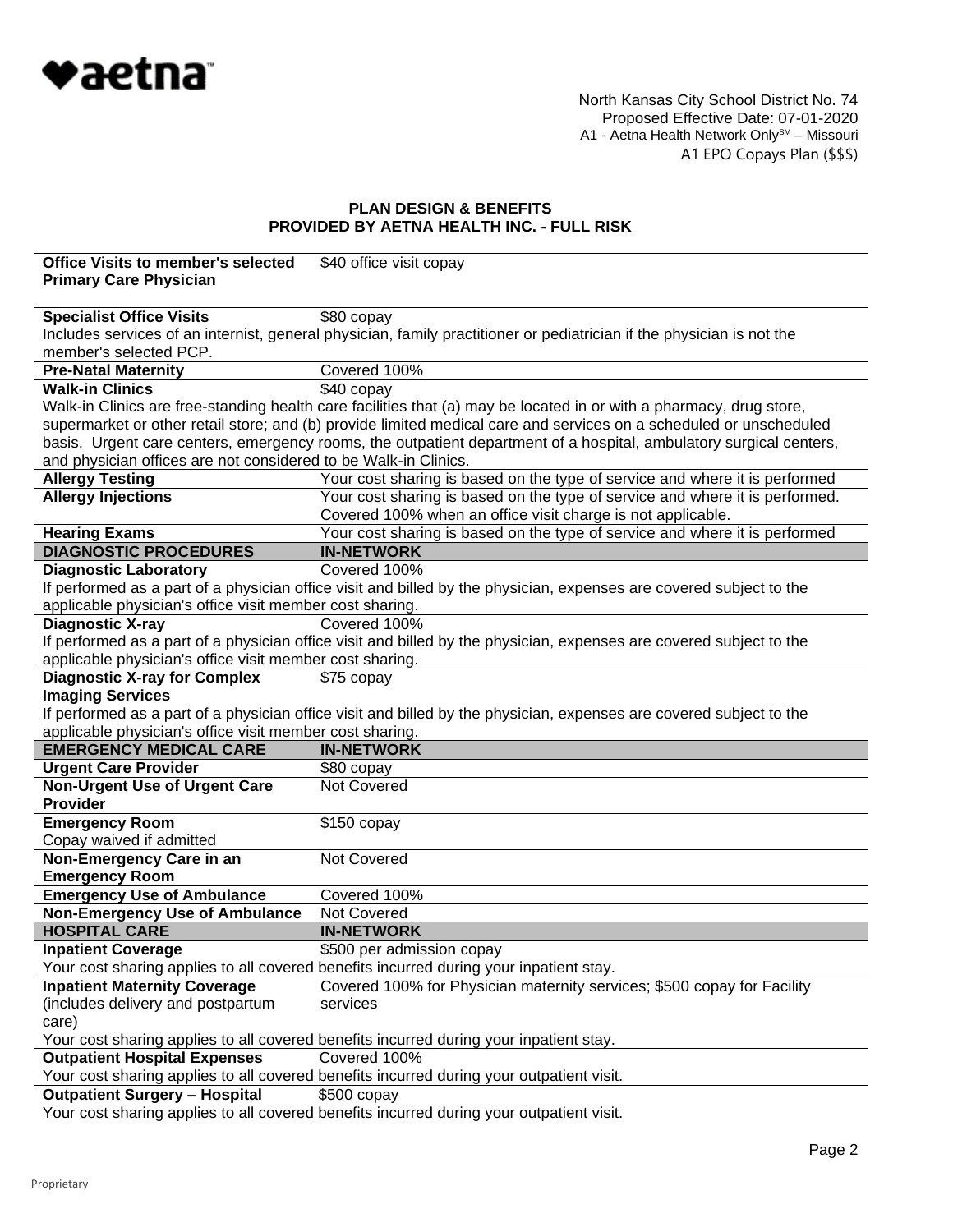

North Kansas City School District No. 74 Proposed Effective Date: 07-01-2020 A1 - Aetna Health Network Only<sup>sm</sup> – Missouri A1 EPO Copays Plan (\$\$\$)

| <b>Outpatient Surgery - Freestanding</b>                                  | $$500$ copay                                                                                                             |
|---------------------------------------------------------------------------|--------------------------------------------------------------------------------------------------------------------------|
| <b>Facility</b>                                                           |                                                                                                                          |
|                                                                           | Your cost sharing applies to all covered benefits incurred during your outpatient visit.                                 |
| <b>MENTAL HEALTH SERVICES</b>                                             | <b>IN-NETWORK</b>                                                                                                        |
| Inpatient                                                                 | \$500 per admission copay                                                                                                |
|                                                                           | Your cost sharing applies to all covered benefits incurred during your inpatient stay.                                   |
| <b>Mental Health Office Visits</b>                                        | Covered 100%                                                                                                             |
|                                                                           | Your cost sharing applies to all covered benefits incurred during your outpatient visit.                                 |
| <b>Other Mental Health Services</b>                                       | Covered 100%                                                                                                             |
| <b>SUBSTANCE ABUSE</b>                                                    | <b>IN-NETWORK</b>                                                                                                        |
| Inpatient                                                                 | \$500 per admission copay                                                                                                |
|                                                                           | Your cost sharing applies to all covered benefits incurred during your inpatient stay.                                   |
| <b>Residential Treatment Facility</b>                                     | \$500 per admission copay                                                                                                |
| <b>Substance Abuse Office Visits</b>                                      | Covered 100%                                                                                                             |
|                                                                           | Your cost sharing applies to all covered benefits incurred during your outpatient visit.                                 |
| <b>Other Substance Abuse Services</b>                                     | Covered 100%                                                                                                             |
| <b>OTHER SERVICES</b>                                                     | <b>IN-NETWORK</b>                                                                                                        |
| <b>Skilled Nursing Facility</b>                                           | Covered 100%                                                                                                             |
| Limited to 30 days per year                                               |                                                                                                                          |
|                                                                           | Your cost sharing applies to all covered benefits incurred during your inpatient stay.                                   |
| <b>Home Health Care</b>                                                   | Covered 100%                                                                                                             |
| Limited to 60 visits per year                                             |                                                                                                                          |
|                                                                           | Limited to 3 intermittent visits per day by a participating home health care agency; 1 visit equals a period of 4 hrs or |
| less.                                                                     |                                                                                                                          |
| <b>Hospice Care - Inpatient</b>                                           | $$250$ copay                                                                                                             |
|                                                                           | Your cost sharing applies to all covered benefits incurred during your inpatient stay.                                   |
| <b>Hospice Care - Outpatient</b>                                          | Covered 100%                                                                                                             |
|                                                                           | Your cost sharing applies to all covered benefits incurred during your outpatient visit.                                 |
| <b>Outpatient Rehabilitative Speech</b>                                   | Covered 100%                                                                                                             |
| <b>Therapy</b>                                                            |                                                                                                                          |
| <b>Outpatient Physical and</b>                                            | \$40 copay                                                                                                               |
| <b>Occupational Therapy</b>                                               |                                                                                                                          |
| Limited to 60 visits; per year                                            |                                                                                                                          |
| <b>Early Intervention Services</b>                                        | Your cost sharing is based on the type of service and where it is performed                                              |
|                                                                           | Children from birth to age 3; Includes short-term rehabilitation services, up to \$3,000 per year and \$9,000 maximum    |
| per child                                                                 |                                                                                                                          |
| <b>Spinal Manipulation Therapy</b>                                        | Covered 100%                                                                                                             |
| <b>Habilitative Services (Physical</b>                                    | Cost sharing same as any other physical, occupational, speech therapy                                                    |
| <b>Therapy/Occupational</b>                                               | expense.                                                                                                                 |
| <b>Therapy/Speech Therapy)</b>                                            |                                                                                                                          |
| <b>Autism Behavioral Therapy</b>                                          | Refer to MBH Outpatient Mental Health                                                                                    |
| Covered same as any other Outpatient Mental Health benefit                |                                                                                                                          |
| <b>Autism Applied Behavior Analysis</b>                                   | Refer to MBH Outpatient Mental Health Other Services                                                                     |
| Covered same as any other Outpatient Mental Health Other Services benefit |                                                                                                                          |
| <b>Autism Physical Therapy</b>                                            | \$40 copay                                                                                                               |
| <b>Autism Occupational Therapy</b>                                        | \$40 copay                                                                                                               |
| <b>Autism Speech Therapy</b>                                              | Covered 100%                                                                                                             |
| <b>Durable Medical Equipment</b>                                          | Covered 100%                                                                                                             |
| <b>Prosthetics</b>                                                        | Covered 100%                                                                                                             |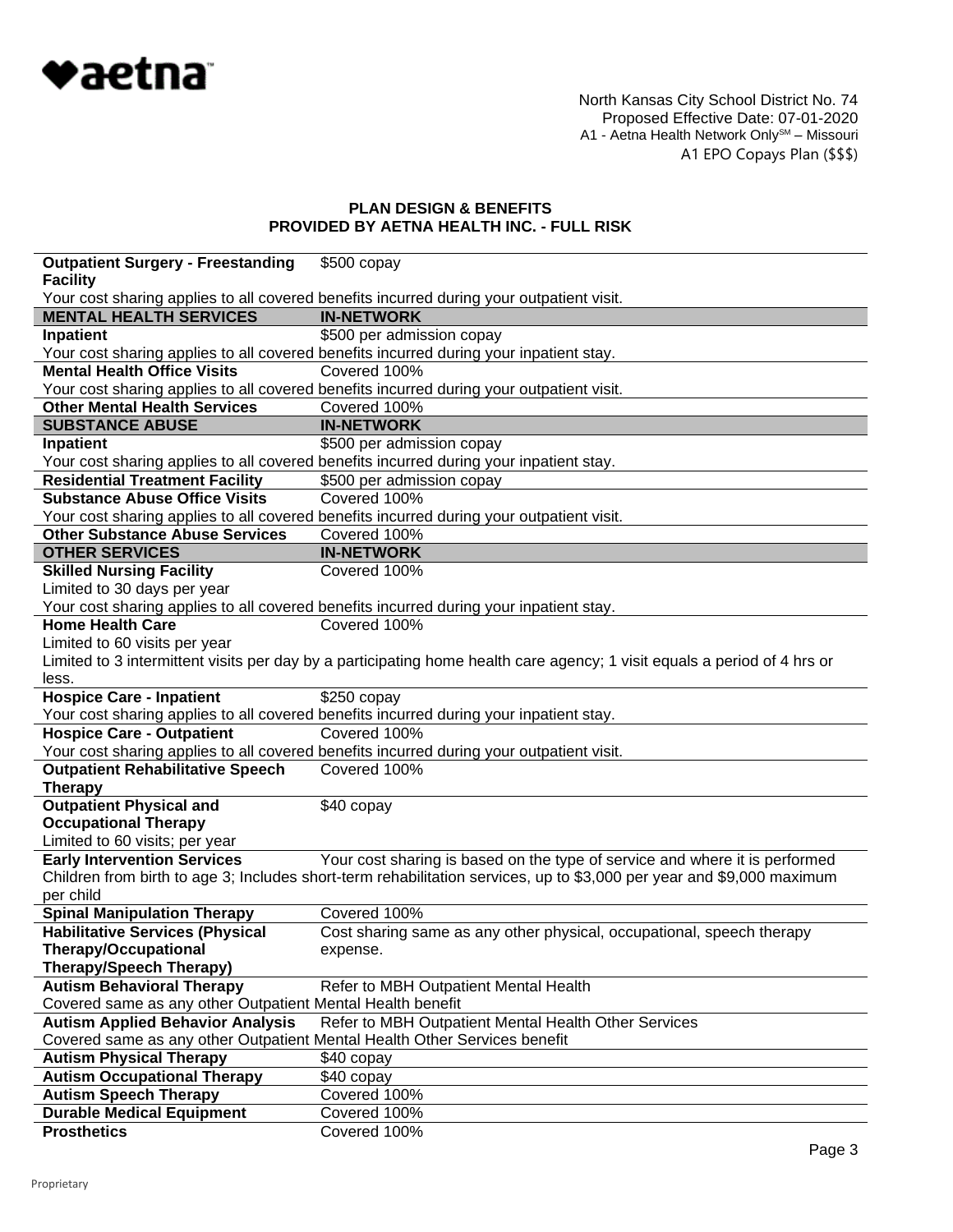

| <b>Diabetic Supplies</b>                                          | Pharmacy cost sharing applies if Pharmacy coverage is included; otherwise                                                                                                                                    |  |
|-------------------------------------------------------------------|--------------------------------------------------------------------------------------------------------------------------------------------------------------------------------------------------------------|--|
|                                                                   | PCP office visit cost sharing applies.                                                                                                                                                                       |  |
| <b>Women's Contraceptive drugs and</b>                            | Covered 100%                                                                                                                                                                                                 |  |
| devices not obtainable at a                                       |                                                                                                                                                                                                              |  |
| pharmacy. Also includes male                                      |                                                                                                                                                                                                              |  |
| condoms.                                                          |                                                                                                                                                                                                              |  |
| <b>Affordable Care Act Mandated</b>                               | Covered 100%                                                                                                                                                                                                 |  |
| <b>Women's Contraceptives. Also</b>                               |                                                                                                                                                                                                              |  |
| includes male condoms.                                            |                                                                                                                                                                                                              |  |
| <b>Hearing Aids</b>                                               | \$75 copay                                                                                                                                                                                                   |  |
| Child to age 1, 1 hearing aid covered for each impaired ear.      |                                                                                                                                                                                                              |  |
| <b>Infusion Therapy</b>                                           | Your cost sharing is based on the type of service and where it is performed                                                                                                                                  |  |
| Administered in the home or                                       |                                                                                                                                                                                                              |  |
| physician's office                                                |                                                                                                                                                                                                              |  |
| <b>Infusion Therapy</b>                                           | Covered 100%                                                                                                                                                                                                 |  |
| Administered in an outpatient hospital                            |                                                                                                                                                                                                              |  |
| department or freestanding facility                               |                                                                                                                                                                                                              |  |
| <b>Transplants</b>                                                | \$500 per admission copay                                                                                                                                                                                    |  |
|                                                                   | Preferred coverage is provided at an IOE contracted facility only.                                                                                                                                           |  |
| <b>Bariatric Surgery</b>                                          | \$500 per admission copay                                                                                                                                                                                    |  |
|                                                                   | Your cost sharing applies to all covered benefits incurred during your inpatient stay.                                                                                                                       |  |
| <b>FAMILY PLANNING</b>                                            | <b>IN-NETWORK</b>                                                                                                                                                                                            |  |
| <b>Infertility Treatment</b>                                      | Your cost sharing is based on the type of service and where it is performed                                                                                                                                  |  |
| Diagnosis and treatment of the underlying medical condition only. |                                                                                                                                                                                                              |  |
| <b>Comprehensive Infertility Services</b>                         | Not Covered                                                                                                                                                                                                  |  |
| Artificial insemination and ovulation induction                   |                                                                                                                                                                                                              |  |
| <b>Advanced Reproductive</b>                                      | Not Covered                                                                                                                                                                                                  |  |
| <b>Technology (ART)</b>                                           |                                                                                                                                                                                                              |  |
|                                                                   | In-vitro fertilization (IVF), zygote intrafallopian transfer (ZIFT), gamete intrafallopian transfer (GIFT), cryopreserved<br>embryo transfers, intracytoplasmic sperm injection (ICSI), or ovum microsurgery |  |
| <b>Vasectomy</b>                                                  | Covered 100%; deductible waived                                                                                                                                                                              |  |
| <b>Female Sterilization</b>                                       | Covered 100%                                                                                                                                                                                                 |  |
| <b>Voluntary Abortion</b>                                         | Not Covered                                                                                                                                                                                                  |  |
| <b>PRESCRIPTION DRUG BENEFITS</b>                                 | <b>IN-NETWORK</b>                                                                                                                                                                                            |  |
| <b>Pharmacy Plan Type</b>                                         | <b>Advanced Control Plan</b>                                                                                                                                                                                 |  |
| <b>Preferred Generic Drugs</b>                                    |                                                                                                                                                                                                              |  |
| Retail                                                            | \$10 copay                                                                                                                                                                                                   |  |
| <b>Mail Order</b>                                                 | \$30 copay                                                                                                                                                                                                   |  |
| <b>Preferred Brand-Name Drugs</b>                                 |                                                                                                                                                                                                              |  |
| Retail                                                            | \$50 copay                                                                                                                                                                                                   |  |
| <b>Mail Order</b>                                                 | $$150$ copay                                                                                                                                                                                                 |  |
| Non-Preferred Generic and Brand-Name Drugs                        |                                                                                                                                                                                                              |  |
| Retail                                                            | \$70 copay                                                                                                                                                                                                   |  |
| <b>Mail Order</b>                                                 | \$210 copay                                                                                                                                                                                                  |  |
| <b>Pharmacy Day Supply and Requirements</b>                       |                                                                                                                                                                                                              |  |
| Retail                                                            | Up to a 34 day supply 1 x copay, 35-68 day supply 2 x copay, 69-101 day                                                                                                                                      |  |
|                                                                   | supply 3 x copay from Aetna National Network                                                                                                                                                                 |  |
| <b>Mail Order</b>                                                 | Up to a 101 day supply from CVS Caremark® Mail Service Pharmacy                                                                                                                                              |  |
| <b>Specialty</b>                                                  | Up to a 30 day supply                                                                                                                                                                                        |  |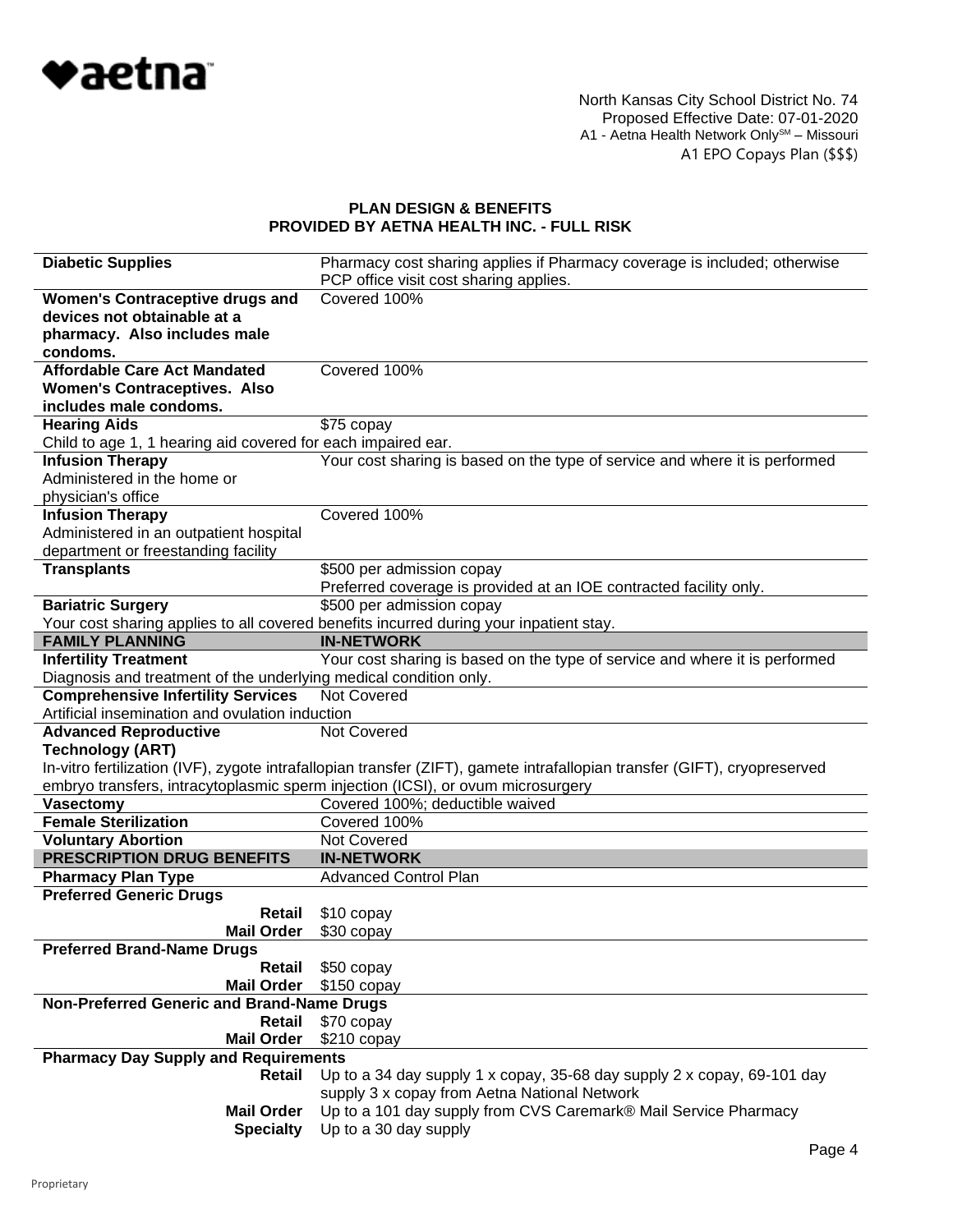

North Kansas City School District No. 74 Proposed Effective Date: 07-01-2020 A1 - Aetna Health Network Only<sup>SM</sup> - Missouri A1 EPO Copays Plan (\$\$\$)

### **PLAN DESIGN & BENEFITS PROVIDED BY AETNA HEALTH INC. - FULL RISK**

Advanced Control Formulary Aetna Insured List

**Choose Generics with Dispense as Written (DAW) override** - The member pays the applicable copay. If the physician requires brand-name, member would pay brand-name copay. If the member requests brand-name when a generic is available, the member pays the applicable copay plus the difference between the generic price and the brand-name price.

**Plan Includes:** Diabetic supplies and Contraceptive drugs and devices obtainable from a pharmacy.

A limited list of over-the-counter medications are covered when filled with a prescription.

Oral chemotherapy drugs covered 100%

Precertification and quantity limits included

Affordable Care Act mandated female contraceptives and preventive medications covered 100% in-network. Also includes male condoms

# **GENERAL PROVISIONS**

**Dependents Eligibility** Spouse, children from birth to age 26 regardless of student status.

# **Exclusions and Limitations**

#### **Health benefits and health insurance plans are offered and/or underwritten by Aetna Health Inc. Each insurer has sole financial responsibility for its own products.**

This material is for information only. Health benefits plans contain exclusions and limitations.

Not all health services are covered. See plan documents for a complete description of benefits, exclusions, limitations and conditions of coverage. Plan features and availability may vary by location and are subject to change.

You may be responsible for the health care provider's full charges for any non-covered services, including circumstances where you have exceeded a benefit limit contained in the plan. Providers are independent contractors and are not our agents. Provider participation may change without notice. We do not provide care or guarantee access to health services.

The following is a list of services and supplies that are generally *not covered*. However, your plan documents may contain exceptions to this list based on state mandates or the plan design or rider(s) purchased by your employer.

• All medical and hospital services not specifically covered in, or which are limited or excluded by your plan documents.

- Cosmetic surgery, including breast reduction.
- Custodial care.
- Dental care and dental x-rays.
- Donor egg retrieval.
- Durable medical equipment.

• Experimental and investigational procedures, except for coverage for medically necessary routine patient care costs for members participating in a cancer clinical trial.

- Hearing aids.
- Home births.
- Immunizations for travel or work except where medically necessary or indicated.
- Implantable drugs and certain injectable drugs including injectable infertility drugs.
- Infertility services, including artificial insemination and advanced reproductive technologies such as IVF, ZIFT, GIFT, ICSI and other related services, unless specifically listed as covered in your plan documents.
- Long-term rehabilitation therapy.
- Non-medically necessary services or supplies.